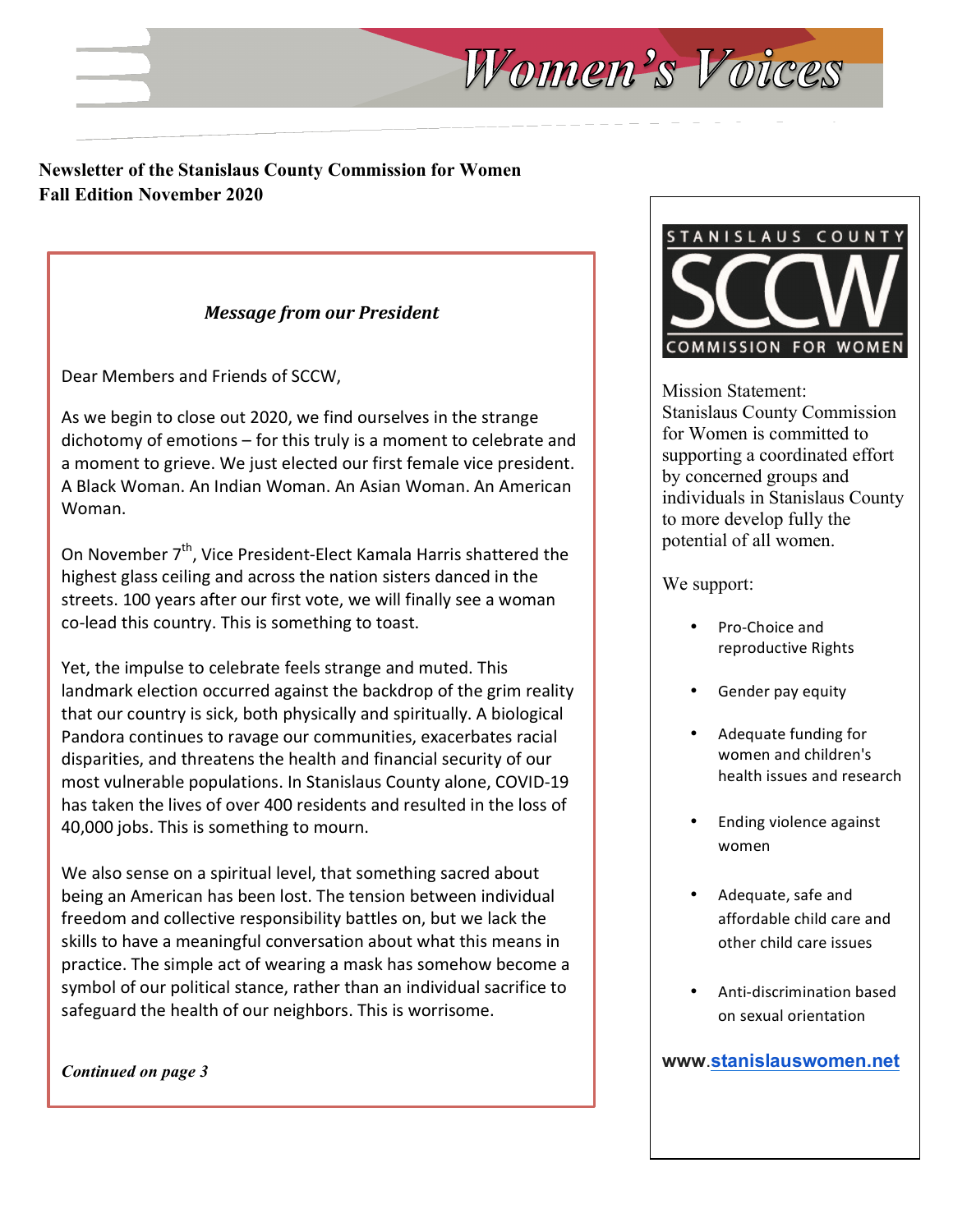## **Outstanding Women Event - March 20, 2021**

Due to COVID-19, the SCCW Board will present the Outstanding Women of 2021 to the community via a virtual event, using live interviews and video to showcase the honorees and their work in Stanislaus County. Watch our website and Spring edition of this newsletter for participation details.

Do you know we have honored hundreds of women during our 40-year history? Please meet a few of them by reading the brief biographies below.

#### \*\*\*\*\*\*\*\*\*\*\*\*\*\*\*\*\*\*\*\*\*\*\*\*\*\*\*\*\*\*\*\*\*\*\*\*\*\*\*\*\*\*\*\*\*\*\*\*\*\*\*\*\*\*\*\*\*\*\*\*\*\*\*\*\*\*\*\*

### **Kay Black (1904-1988), 1989 Woman of History**

Kathleen E. "Kay" Black was a writer, editor, organizer, volunteer, activist. A Seneca Indian woman who always wanted to help the underdog, and her life was spent accomplishing this goal. She spent her life assisting Indians, women, labor organizations, students or anyone who needed another voice. She was a founder of the Modesto League of Women voters and the California Indian Education Association, significant in the later establishment of the Indian university near Davis. She was a member of several organizations, including the American Indian Press Association, the American Newspaper Writers Guild and the American Association of University Women. Always active and always with a cause, she sensed and interpreted inequities, discrimination or need for changes, and tireless in her pursuit to make amends and strive for historical accuracy.

### **Dottie Stevens, 2001 Outstanding Woman**

Dottie Stevens was one of six volunteers who formed the Stanislaus Medical Center's first auxiliary in 1965, currently serving her sixth term as president. She was selected as Stanislaus County employee of the year in 1972 and also has received the Agnes Dix Award from the California Nurses Association. She is active with Townsend Opera Players, the Sierra Club, the Audubon Society and Friends Outside.

## **Ruhi Sheikh, 2016 Outstanding Woman**

Ruhi Sheikh moved to Modesto 10 years ago. Along with raising a young family and spearheading efforts in the past as president of Fremont Open Plan parent group, she has been instrumental in bringing arts and culture to the region. With her husband, former Modesto Poet Laureate Sam Pierstoff, Ruhi has coordinated the annual ILL List Poetry Slam. The event showcases local and regional emerging artists through spoken word competition and has sold out every year. As one of three organizers of the annual MOD Shop, which features local artisans and crafts people on the Saturday after Thanksgiving, she has helped turn downtown Modesto into a shopping destination.

# Do you have someone to nominate for our 42<sup>nd</sup> year?

Find the nomination form that appears on page 4 of this newsletter and also on our website.

Don't delay; the due date is January 15, 2021.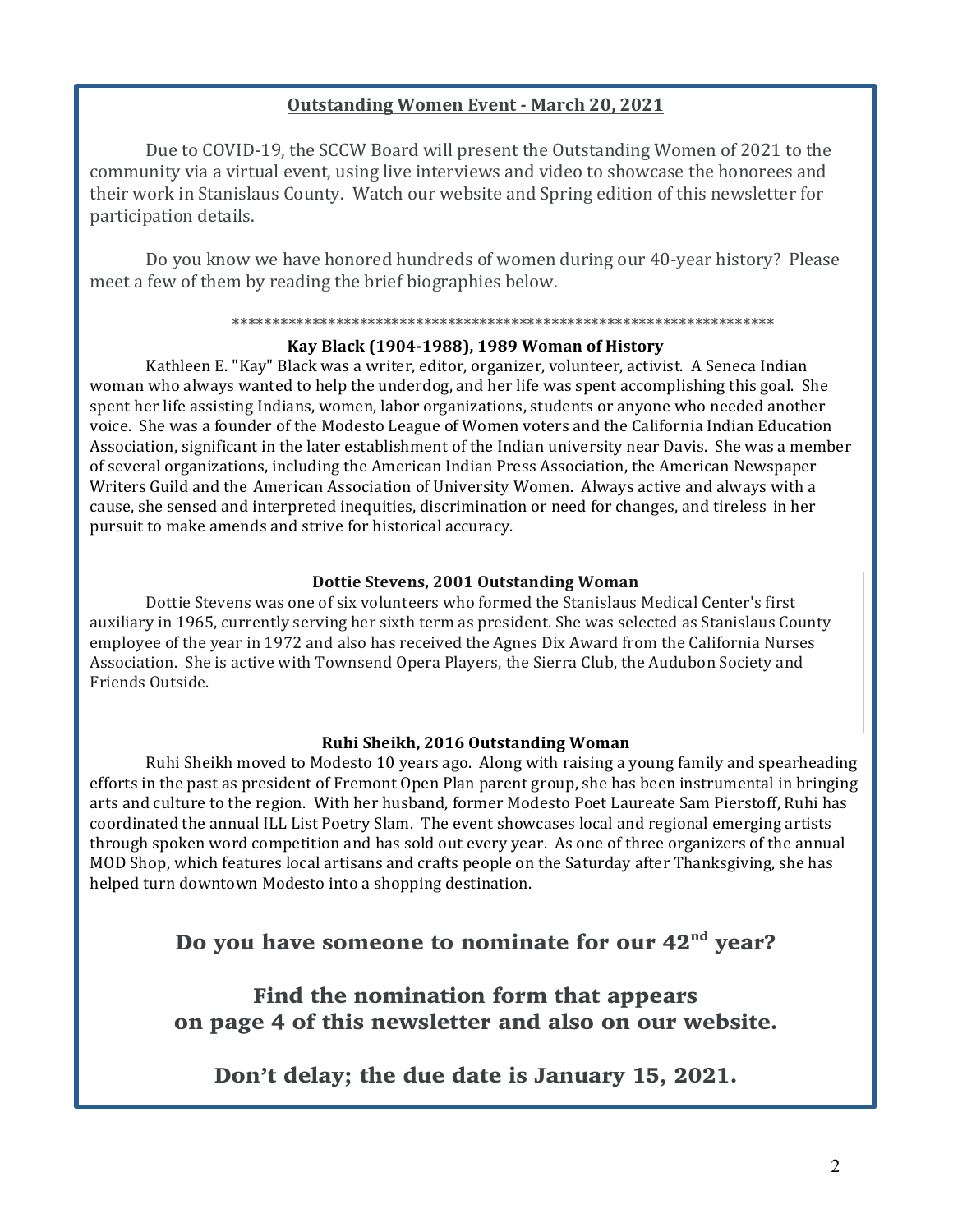## *President's Message, continued:*

The path forward begins with each of us acknowledging that we have more work to do. Voting is not enough. We must continue to engage in civic dialogue, volunteer our time to efforts that elevate our community, and create space for diverse voices to lead.

On a hopeful note, regardless of the myriad challenges of 2020, many local women and young women have stepped up to nurse our sick, teach our children, and protect our marginalized communities. Help us honor these incredible heroes by nominating them for 2021 Outstanding Women of the Year. We included the nomination form in this newsletter, but you can also access it online and review past recipients on our website. Please submit nominations by January 15, 2021.

Sincerely, *Amanda Hughes, SCCW President*

## **Victory Speech of Vice President-Elect, Kamala Harris, November 7, 2020**

*And to the woman most responsible for my presence here today — my mother, Shyamala Gopalan Harris, who is always in our hearts. When she came here from India at the age of 19, she maybe didn't quite imagine this moment. But she believed so deeply in an America where a moment like this is possible. So, I'm thinking about her and about the generations of women — Black women. Asian, White, Latina, and Native American women throughout our nation's history who have paved the way for this moment tonight. Women who fought and sacrificed so much for equality, liberty, and justice for all, including the Black women, who are too often overlooked, but so often prove that they are the backbone of our democracy. All the women who worked to secure and protect the right to vote for over a century: 100 years ago with the 19th Amendment, 55 years ago with the Voting Rights Act, and now, in 2020, with a new generation of women in our country who cast their ballots and continued the fight for their fundamental right to vote and be heard. Tonight, I reflect on their struggle, their determination and the strength of their vision — to see what can be unburdened by what has been — I stand on their shoulders.*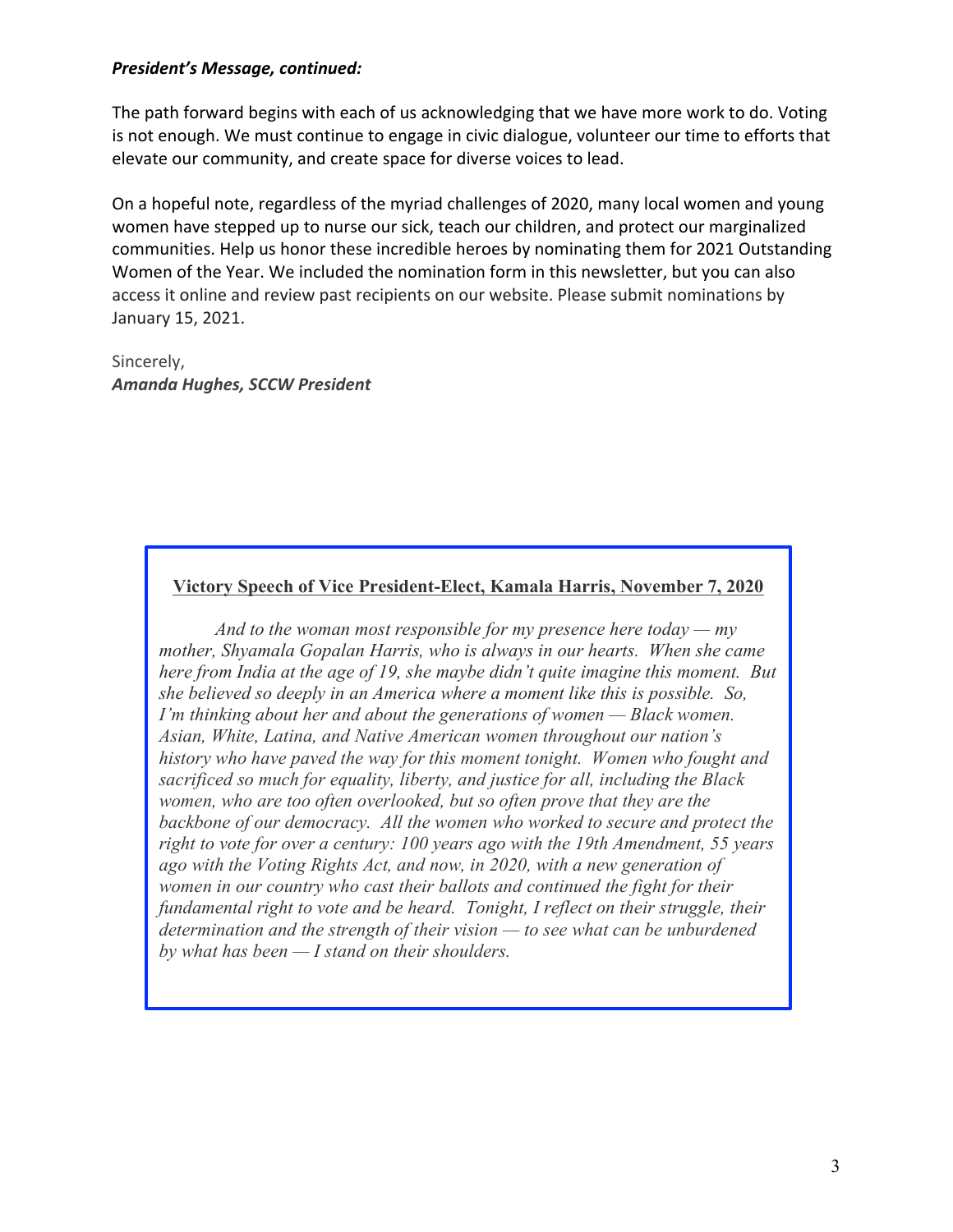## 42nd Annual Awards 2021 Outstanding Women Awards Saturday, March 20, 2021

### **NOMINATION FORM**

#### ❏ **Outstanding Woman**

- ❏ **Outstanding Young Woman** (Must be a graduating high school senior or current post-secondary student. Age 24 or younger)
- ❏ **Woman of History** (Posthumous Honor)
- ❏ **Woman Living Pioneer** (Achievements pre-dated SCCW)

*Nominations must be mailed (postmarked no later than January 15, 2021) or emailed to SCCforWomen@gmail.com arriving by January 15, 2021.*

### **Nominee Information**

| Name<br><u> 1989 - Johann Stoff, Amerikaansk politiker († 1989)</u> |  |  |
|---------------------------------------------------------------------|--|--|
|                                                                     |  |  |
|                                                                     |  |  |
|                                                                     |  |  |
|                                                                     |  |  |
| School (Young Woman only)<br><u>Conservation</u>                    |  |  |
|                                                                     |  |  |
| E-mail address $\overline{\qquad \qquad }$                          |  |  |
| Resident of Stanislaus County for $3+$ years $\Box$ Yes $\Box$ No   |  |  |

### **Nominator's Information**

| Name                  |                                                                                                                                                                                                                                                           |
|-----------------------|-----------------------------------------------------------------------------------------------------------------------------------------------------------------------------------------------------------------------------------------------------------|
| <b>Address</b>        | <u> 1980 - Jan Sterling von Berling von Berling von Berling von Berling von Berling von Berling von Berling von B</u>                                                                                                                                     |
| City/ZIP              |                                                                                                                                                                                                                                                           |
| Phone number (day)    | (night)<br><u> 1989 - Johann Harry Harry Harry Harry Harry Harry Harry Harry Harry Harry Harry Harry Harry Harry Harry Harry</u><br><u> 1980 - Jan Samuel Barbara, politik eta provincia eta politik eta provincia eta politik eta provincia eta poli</u> |
| <b>E-mail address</b> |                                                                                                                                                                                                                                                           |



#### **Purpose of Annual Awards**

*Te purpose of the Annual Outstanding Women Awards is to honor women who have demonstrated exemplary service to our community as it relates to the objectives of the Stanislaus County Commission for Women.*

### **Objectives**

- *To promote issues that concern women of all ages, ethnicities, sexual orientations, economic backgrounds and beliefs.*
- *To promote within women the knowledge of their strengths and resources and to support women in the pursuit of their individual choices.*
- *To validate and celebrate the achievements of women collectively and individually throughout Stanislaus County.*
- *To support legislation and programs that address the needs of all women and children.*

A sample nomination, *"Tips for Submitting a Successful Nomination"* and a **list of prior award recipients** are available at **www.StanislausWomen.net**

On separate paper, please respond to the following questions and include it with this cover form. Please limit responses to no more than two (2) pages. Do not submit curriculum vitae in lieu of the requested form and response, however you may include as an addendum.

- A. Describe how this nominee has demonstrated exceptional involvement in activities focused on a concern for women in the Stanislaus County community. These may include but are not limited to working with community organizations; leadership roles in activities; self directed endeavors, advocacy or policy making. Outstanding Young Women should be nominated for demonstrating exceptional leadership, extra-curricular activities that positively impact girls and women, overcoming hardship to inspire others and other actions and qualities that make her exceptional.
- B. List any Degrees, Certifcates, Awards or Honors the Nominee has received related to her work on behalf of women and children.

C. Provide other pertinent information validating the nominee's qualifcations for this honor.

SCCW • PO Box 4254 • Modesto CA 95352 • More info email: SCCforWomen@gmail.com or call Jessica Self 805.501.8211 • www.StanislausWomen.net